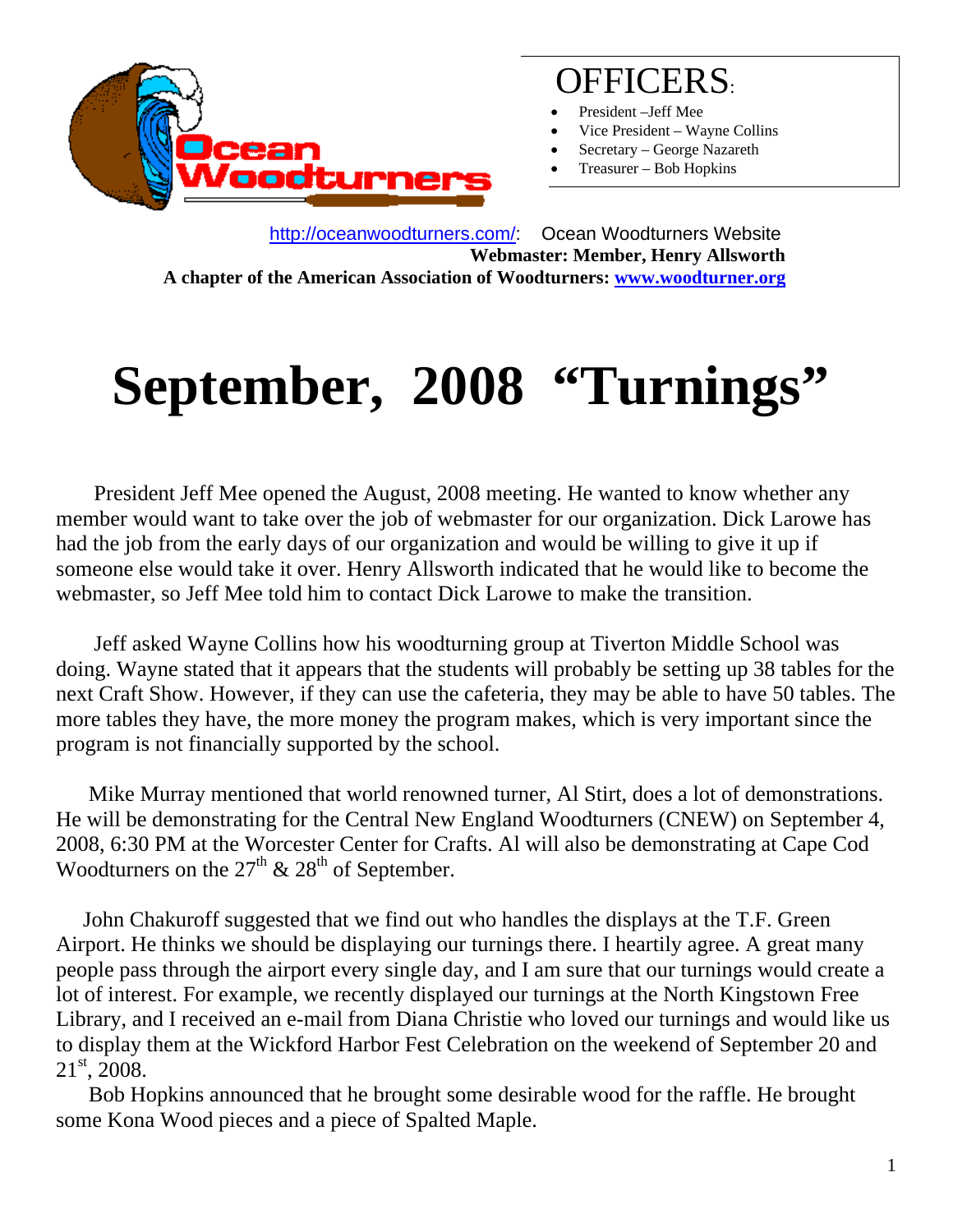# **Show and Tell**

 **Bill Smith** turned a Sycamore Bowl from some of Bob O'Connor's Sycamore tree, and Bob O'Connor put the finish on it with about 5 or 6 coats of a wipe-on lacquer finish, smoothed out between each coat.

 **Mike Murray** turned a thin Bowl which he spray-dyed with a red color, as only he can. This Bowl is in the photo below. He also displayed a Maple turning with a finial which he decorated with a dye and some silver leaf.

 **Richard Rinkaus** displayed a very large Bowl which he wet sanded inside and out with linseed oil. He also brought a Maple Bowl and a small Lidded Box.

 **Joe Duran** brought three turnings, one was a nice Spalted Maple Bowl which can be seen below, a covered Dish of Walnut with a Spalted Maple cover, and an Apple Wood Bowl.

**Ray Alexandre** displayed an attractive six-sided segmented platter of Maple and Walnut.

 **Jack Carney** displayed a Sycamore Bowl, which was his first turning under the tutelage of **Bill Smith.** Bill says that he learned more from Jack than Jack learned from him. Jack was the member who was the highest bidder when Bill Smith auctioned off a one-on-one lesson a few months ago. Jack was so pleased with his lesson that he gave Bill an extra \$100. Bill sent that extra \$100 by check to the Ocean Tides woodturning program.



**Joe Duran Ray Alexandre 19 Jack Carney**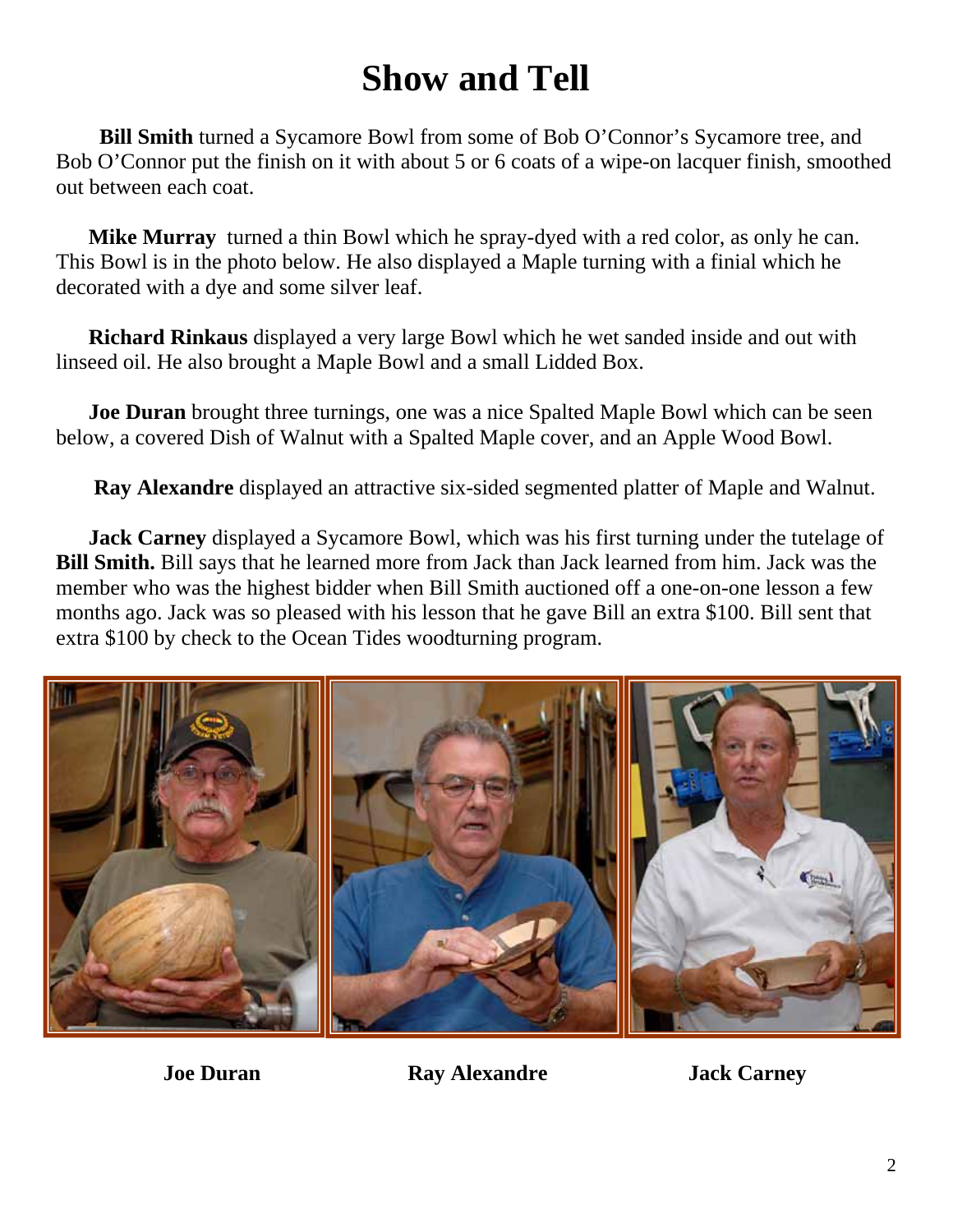On Tuesday, September 2, 2008, I, your editor, George Nazareth, invited 4 members of our club to my home to see the methods I use in designing, and planning in creating my segmented woodturnings. The members attending my demonstration were **Ray Alexandre, Bill Kilcline, Paul Tavares,** and **Dick Cady. Dick Cady** was the only one present who had no experience with segmented woodturning.

 I also showed them a jig I made that allows me to safely rip very thin wood pieces all the same thickness for inserts between segments. Prior to making this jig, I was cutting very thin inserts against the fence of the table saw, even though I knew it was dangerous, in spite of using a wood pusher-stick.

 The three members who did have some experience with segmented woodturning gave me advice on how I could better mount my turnings on the lathe by making the base piece longer and chucking the elongated base directly in the jaws of my chuck. Then I can cut off the excess wood when I cut the base to size. They also told me how to use brown paper bag pieces glued to a waste piece and the base of the turning which can be knocked off with a chisel and hammer. We all can learn from one another.

### **Demonstration**

**Dave Eaton** of Natick, MA gave an interesting demonstration of making a square edged bowl. He was very adept at using his bowl gouge (something I would notice, since I have great difficulty using one). As he turned, he bantered back and forth with remarks to the members, who in turn, answered him in kind. All of this back and forth chatter was quite entertaining. Allin-all, it was a delightful demonstration ending in a superb square edged bowl.



**Beginning to take shape Leveling the square edge Almost finished** 

**Thanks again for Mark Nadeau's superb photography**